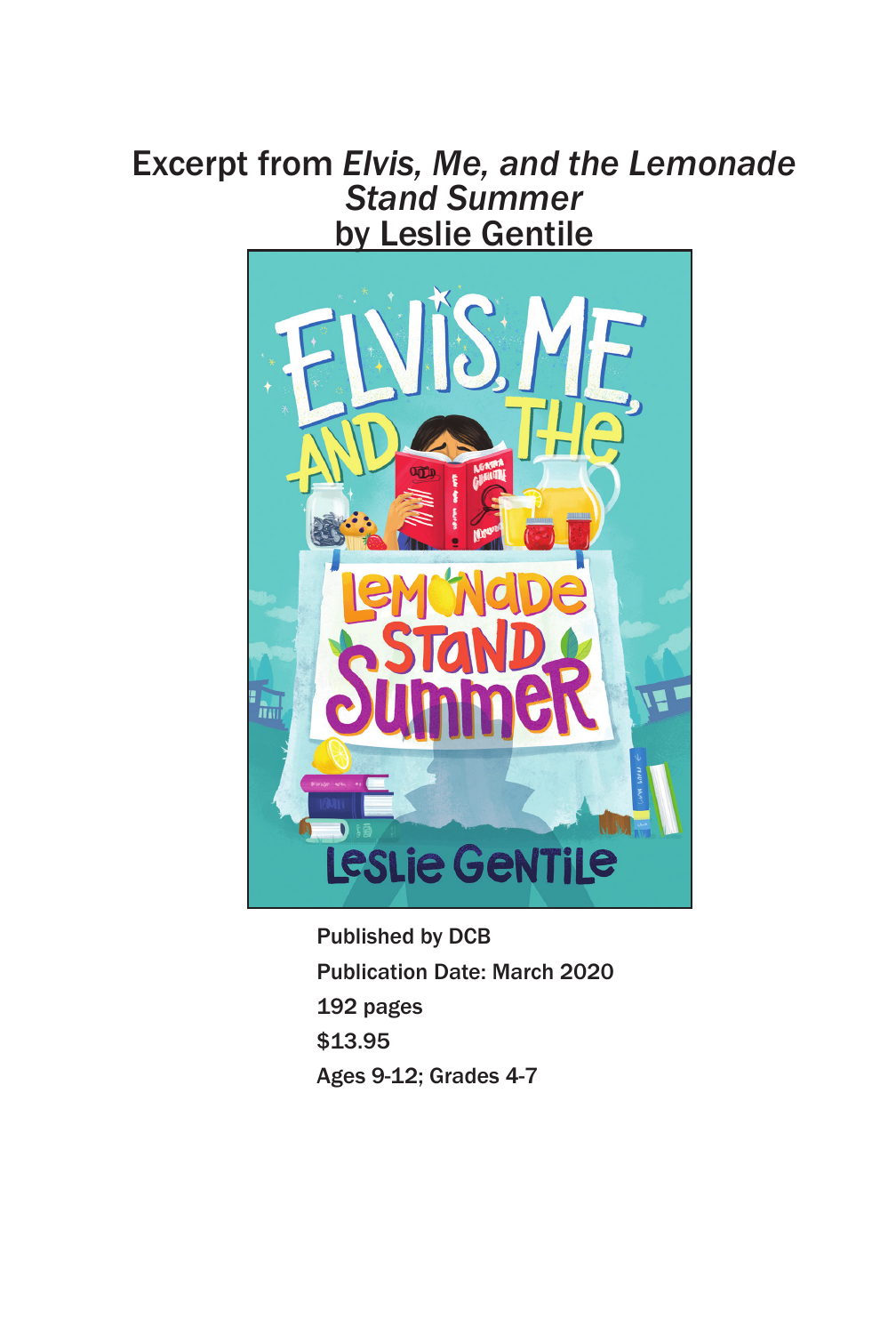## Chapter 1

The summer Elvis came into my life he drove right up to my lemonade stand in a Volkswagen — a gold-coloured Sun Bug Super Beetle. And nothing was ever the same after that.

Okay, so it might not have been the real Elvis. After all, it had been widely reported that he had been dead for almost a year. But then, you never really know for sure, right? A lot of magazines and newspapers at the Food Mart checkout claimed that he was still alive, and every once in a while he was photographed hanging out in places like laundromats. So it was entirely possible that he had pulled up to my lemonade stand in a gold Sun Bug.

And this guy sure looked like Elvis. Sounded like him. And acted like him. Or how I imagined Elvis would act, if he got to live like a normal person and showed up for a glass of lemonade at a stand in front of a run-down trailer park on an Indian reserve.

So here's how the summer started. Andy El insisted that I set up a lemonade stand on the side of the road in front of our trailer park. She hauled out an old piece of plywood and set it up on some rickety old sawhorses that she'd found lying out in the junk pile behind the shed beside her trailer. It looked pretty bad, even to Andy El, who is always so darned positive about everything, so she covered it with an old tablecloth she didn't mind me using outdoors.

Which is how I ended up with a Christmas tablecloth withdancing snowmen on it to cover my lemonade stand. Yearsbefore, someone had embroidered "Have a Cool Yule Y'all!"in green thread along the frayed edges. And while it was festive,it did not exactly scream "lemonade stand."

Andy El had even invested in six cans of lemonade to get me started, let me borrow her blue plastic juice jug and some mis-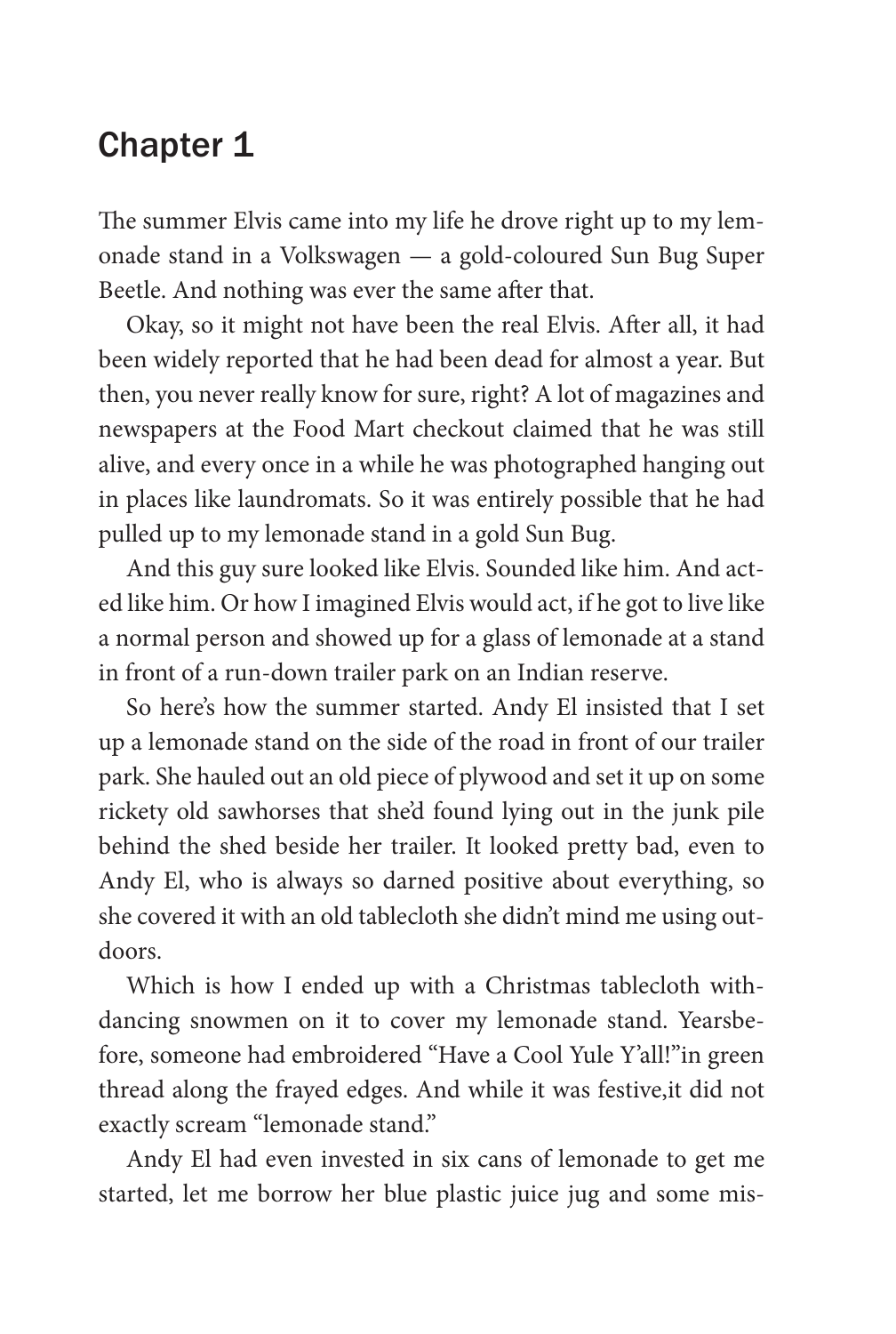matched plastic glasses, and provided ice cubes from the metal tray in the old fridge she kept out on her back porch. So I really didn't have much choice in the end. I tried to tell her that at eleven years old I was way too old for running a lemonade stand, but she just smiled, ignored my complaints, and kept setting it up.

Her name is really Ella Charlie, and she owns the trailer park. When I was little, just learning to walk around on the uneven ground in the trailer park, I heard all her relatives calling her Auntie Ella. I thought they were saying "Andy El." Somehow the name caught on, and now everyone, even her family, calls her that. Even her grown nephew Raymond and her daughter Esther, although sometimes they call her Mama.

Andy El is Coast Salish. Clarice is white, but I know that my dad is an Indian. Clarice has never bothered to tell me anything about him, so this is just guesswork on my part. As a natural blonde, Clarice sunburns easily and has "fine, delicate features," as she likes to say. I have darker skin and hair, am short and a bit stocky. So I figure I must take after my dad, and the only thing I know about him is that he must be Native.

Anyways. Andy El is the nicest, kindest person I've ever met, and is always cheerful. She sees the best in people. She also keeps an eye out for me, and she's always been someone I could count on ever since my mom and I moved in to the trailer park. Which is a good thing, because one thing Clarice cannot be called is maternal.

So, Day One of the lemonade stand, and there I was, miserable, bored, sitting in the hot sun at my stand, watching the ice melt in the jug of lemonade on the rickety makeshift table in front of me.

*No one will stop. No one ever drives down this road*, I told myself.

Just then, to prove me wrong, that Volkswagen Sun Bug turned at the four-way stop and headed toward me. That stretch of road ran flat and straight, so I sat and watched its progress as it made its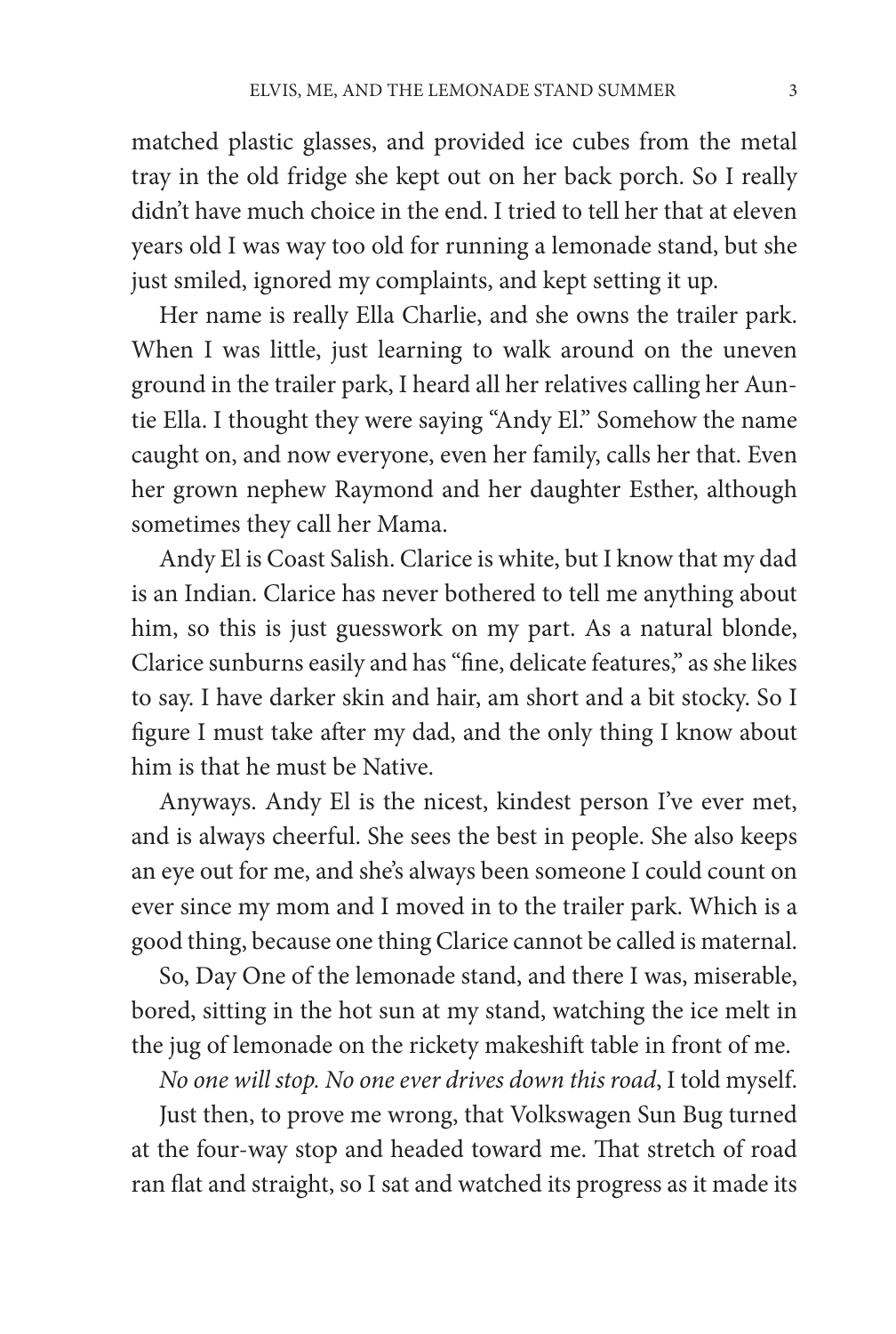way down toward Eagle Shores. I held my breath and watched as the gold car approached, slowed, and stopped in front of my table.

*Now I'll never hear the end of it from Andy El*, I thought. I had tried to tell her that it wouldn't work out, because one thing I knew about life for sure — nothing ever worked out for me. But she'd cheerfully insisted and had finally worn me down.

"You need something to do this summer. It'll be fun, you'll see," she'd said as she kept setting things up. "You can earn some money for yourself. Save up for something special, maybe."

And here I was, with my first customer driving up in a Volkswagen Beetle.

The car stopped, the driver's door opened, and out he stepped. It was the King. Elvis Presley. With aviator sunglasses, black hair, big sideburns, and all.

He stretched as though he'd been stuck behind the wheel of that Bug for hours, then looked down at me and smiled.

"How much?" he asked in a quiet drawl.

I just sat there and stared stupidly at him. He took off his sunglasses and smiled at me with the bluest eyes I have ever seen.

"How much? For a glass of lemonade?" he asked again. Polite, like all the magazines said he was.

I just pointed to the sign, which read: *Lemonaid 10 cents*. I had half-heartedly made the sign that morning. It was only after I'd opened the can of lemonade and read the label that I discovered that I'd spelled it wrong. Up until now I hadn't cared. I didn't think that anyone would stop at my stand, much less notice my misspelled sign. Not this far off the beaten track, down an unpaved road that led past a couple of ramshackle fruit farms and ended at the Eagle Shores Trailer Park. On the edge of the Eagle Shores Indian Reserve.

I was pretty sure I knew why Andy El had insisted I set up the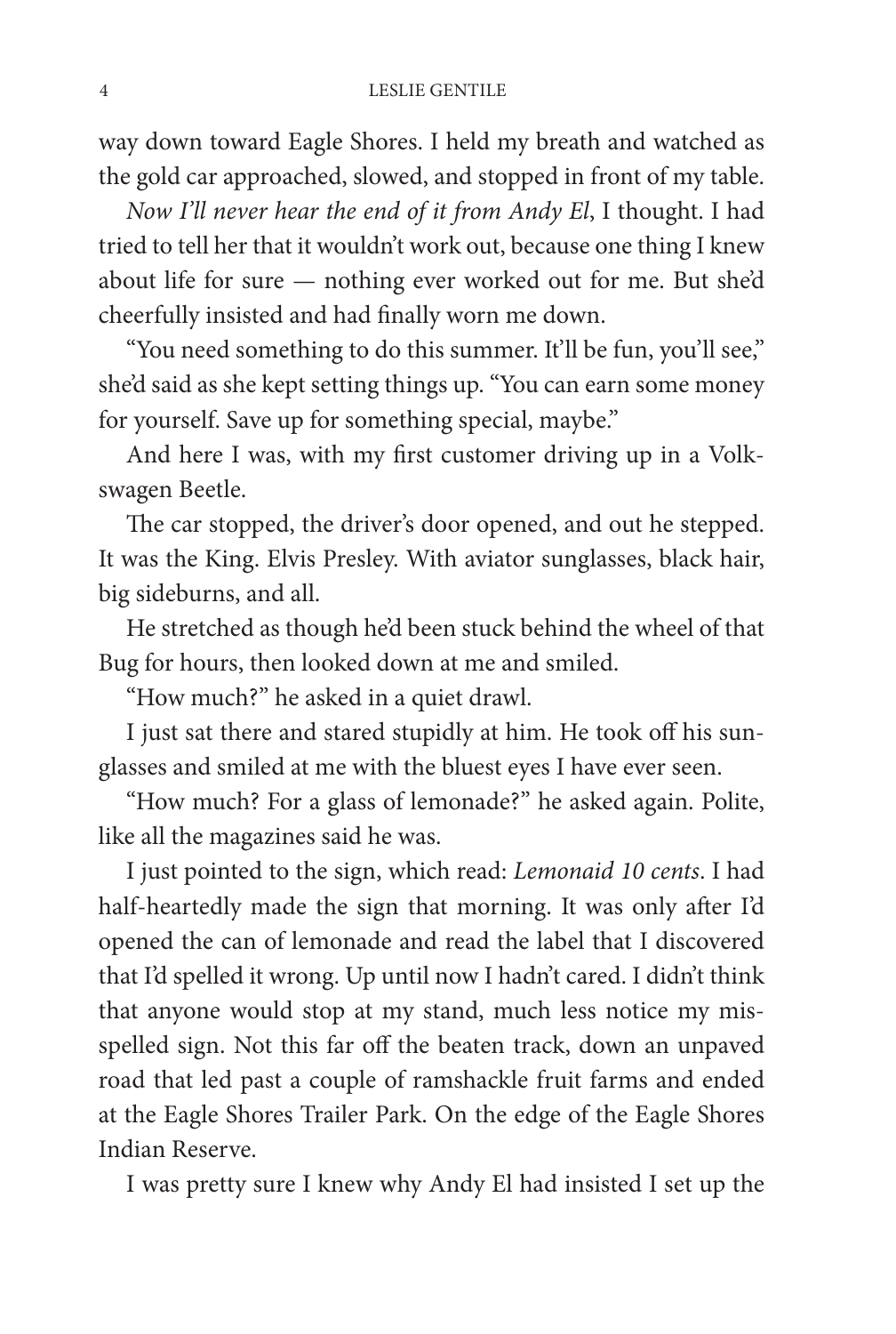stand. It was to give me something to do through this whole long, hot, boring summer, since she knew I had nothing to look forward to at the trailer park.

My family was just me and my mom. Clarice and I rented a trailer from Andy El, and had done ever since I could remember. Andy El has a small patch of ground that was part of the Eagle Shores Indian Reserve on southern Vancouver Island, and years ago she and her husband had set up a small trailer park of fifteen trailers. After her husband died, Andy El just kept it going. Some of the trailers were owned outright by people who paid her a monthly fee to keep their trailer there, and a few were owned by Andy El. Those ones she rents out.

Anyways, Andy El knew that I wouldn't have a summer like the other kids at my school, who all had plans to go to summer camp, swimming and sailing lessons, sleepovers, and all sorts of fun-filled days and nights.

All the great-sounding stuff the other kids chattered excitedly about on the last day of school and on the long bus ride home. I just sat, staring out the window, glumly listening asthey all made plans with their friends to meet at the local lake to go swimming, or share a cabin at summer camp, or some other great time. I'm not gonna lie: I felt sorry for myself, and maybe even a little bit jealous.

And I knew that Andy El wanted me to have something to do, since she knew that Clarice had a new boyfriend, and that meant that I was even less important than before to my mom. They were in what Clarice called the "honeymoon stage of a relationship," which meant that I would have to "keep a low profile" till she broke it to the new guy that she had a kid. A kid my age, eleven. Turning twelve in August.

"It's nothin' personal, kiddo, but it cramps my style, ya know? It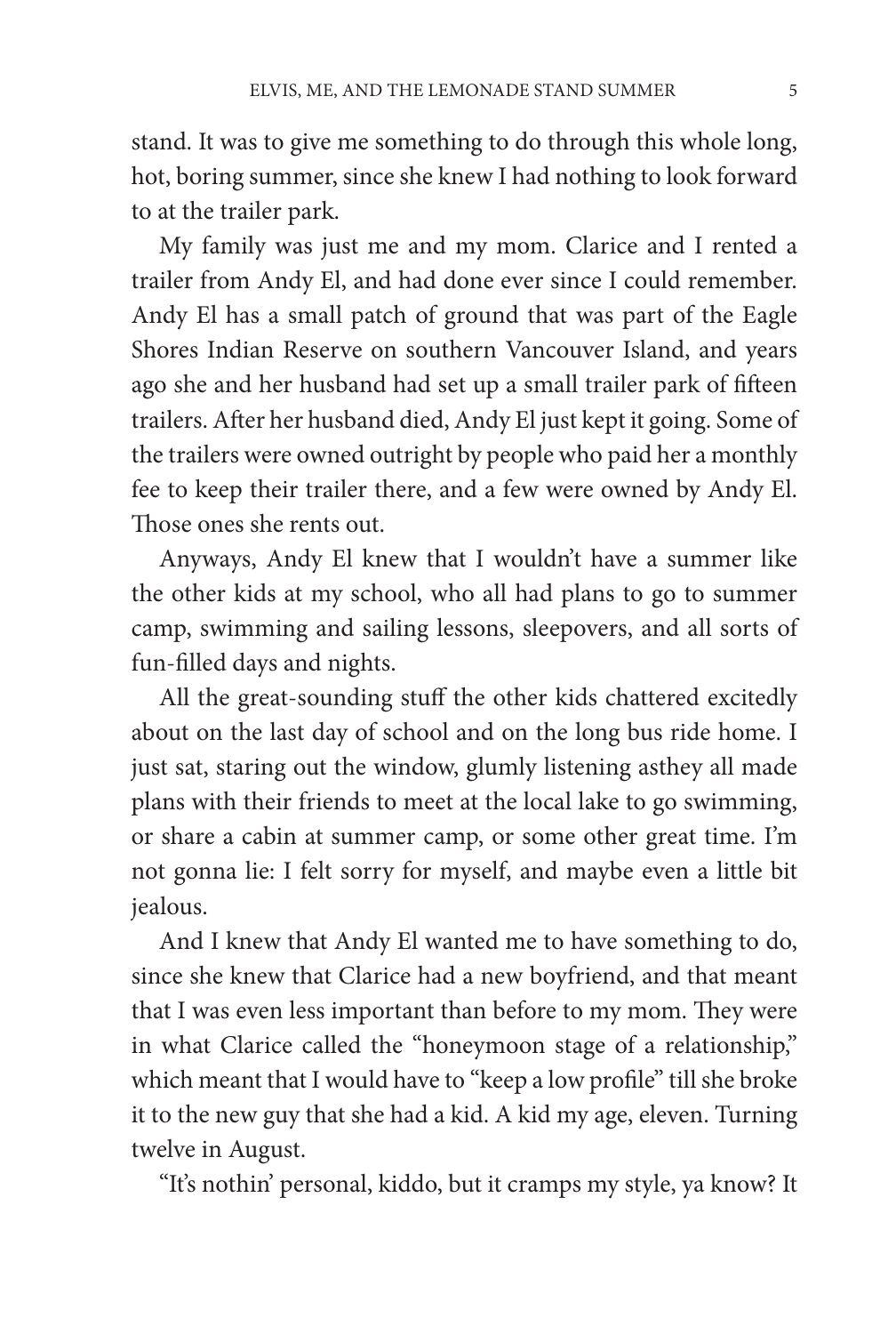can turn a guy off to know that there's a kid in the picture," she'd explained. "I just need to work my charms for a while, till I hook him in, and then …" She laughed and pretended to cast an imaginary fishing rod in the air, and mimed reeling in the next unsuspecting guy like he was a big catch in a fishing derby.

She took a big drink of her rum and Diet Coke, and then she squinted into the mirror and went back to adding more mascara onto her fake eyelashes.

Another sip of her drink, and another piece of advice: "Yep, a couple more weeks, and he'll be putty in my hands!" She laughed delightedly.

Then Clarice wriggled herself into the latest tight jumpsuit with extra wide bell-bottoms that she'd sewn for herself, shoved her feet into a pair of platform shoes, grabbed her cigarettes and her tiny little clutch — covered in sequins and sparkles that she'd sewn onto a cheap bag she'd bought herself at Robertson's Department Store — and then she headed off in our old beater — a black 1962 Impala, with the tailpipe tied up with a bent-out coat hanger.

She gave a little wave out the window and yelled, "See ya later, Truly! Stay outta trouble now!"

That's my name, Truly Clarice Bateman. Apparently, my name was supposed to be Trudy, but when my birth certificate arrived it was discovered that my name had accidentally been recorded as Truly, and Clarice decided it was easier to just call me Truly than to go through all the hassle of the paperwork involved in getting it changed. So Truly it was. And that pretty much summed up Clarice's parenting style.

Don't get me wrong, I actually like it when Clarice is all excited about a new guy and is out every night trying to impress him. It's way better than when things don't work out for her. That's when she gets depressed, and even gets mean to me. She sleeps all day,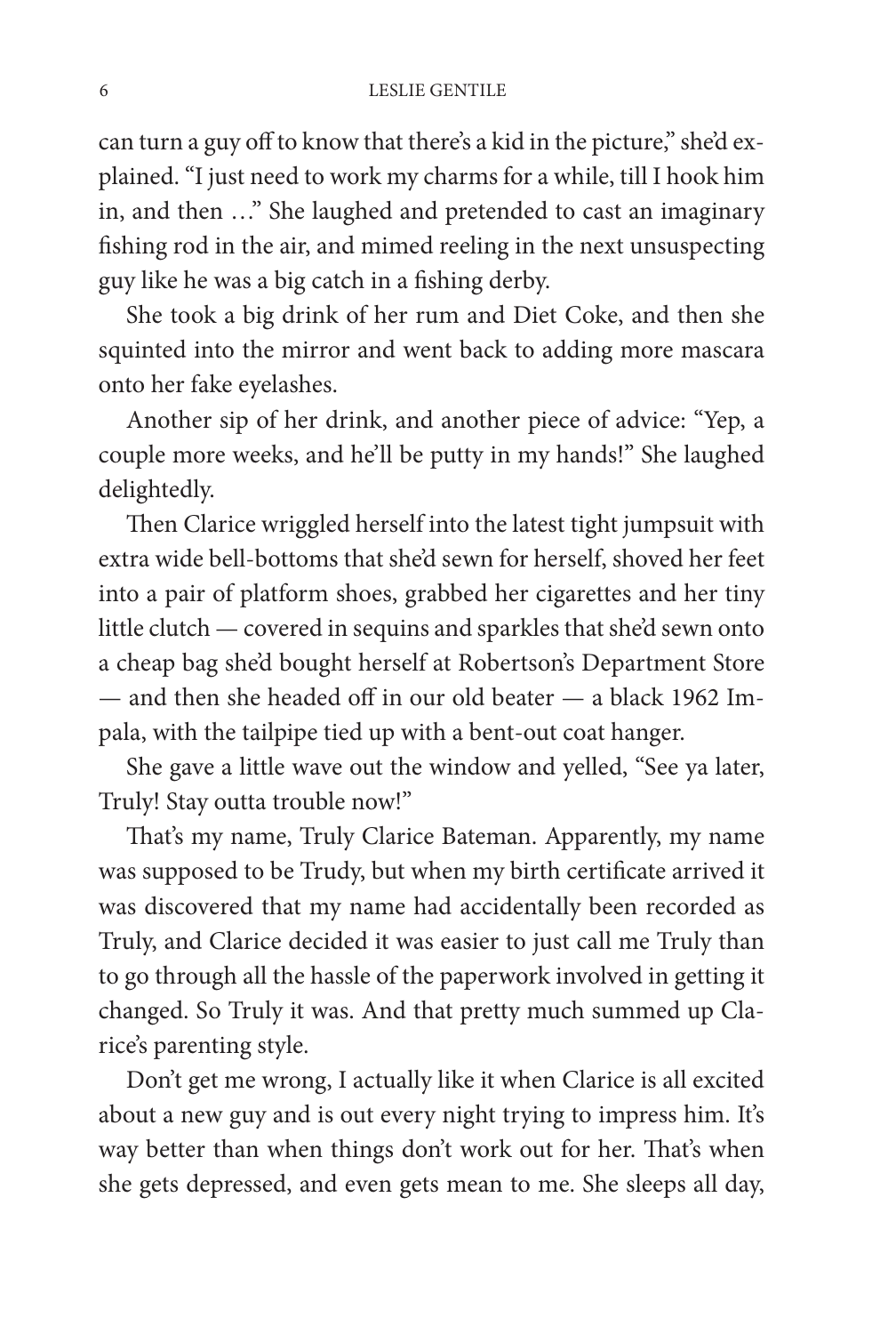and then gets up and moons around the trailer. She drinks a lot more on those days, calls in sick to work, and cries a lot, so I try to keep out of sight.

When things get really bad, I slip over to Andy El's trailer, and I know that I can sleep on the old green plaid couch on her covered back porch. She always seems to know when things are extra rough for me, and on those nights, she leaves a pillow and blanket out for me.

Andy El's nephew Raymond built the covered-in porch onto her trailer one fall. He showed up on a Friday after work with his old pickup truck loaded with some scrap plywood and two-byfours from a construction site he was working on, and he spent a whole weekend hammering and sawing and made that porch a really nice place for Andy El. She moved an old fridge out there for extra storage.

A couple of months later, Raymond even came home with a salvaged window and an old door and added them. That's when Andy El dragged an old kitchen table and chairs and a green plaid couch out there. So now it stays pretty warm, even in the winter. It's nice and snug, and Andy El claims her trailer is even warmer than before.

Anyways, back to my lemonade stand. And my first ever customer, Elvis Presley. I just poured him a glass, trying to control my nervous hand, and then stood there and stared stupidly at him as he drank it down.

"Thanks," he said, dropping a dime onto the table. "Say, can you tell me where the office is?"

"Office?" I asked.

"The trailer park office," he said patiently.

"Oh, right," I said quickly. I pointed to Andy El's trailer. "There's no real office. You just need to talk to Andy El. You just go over to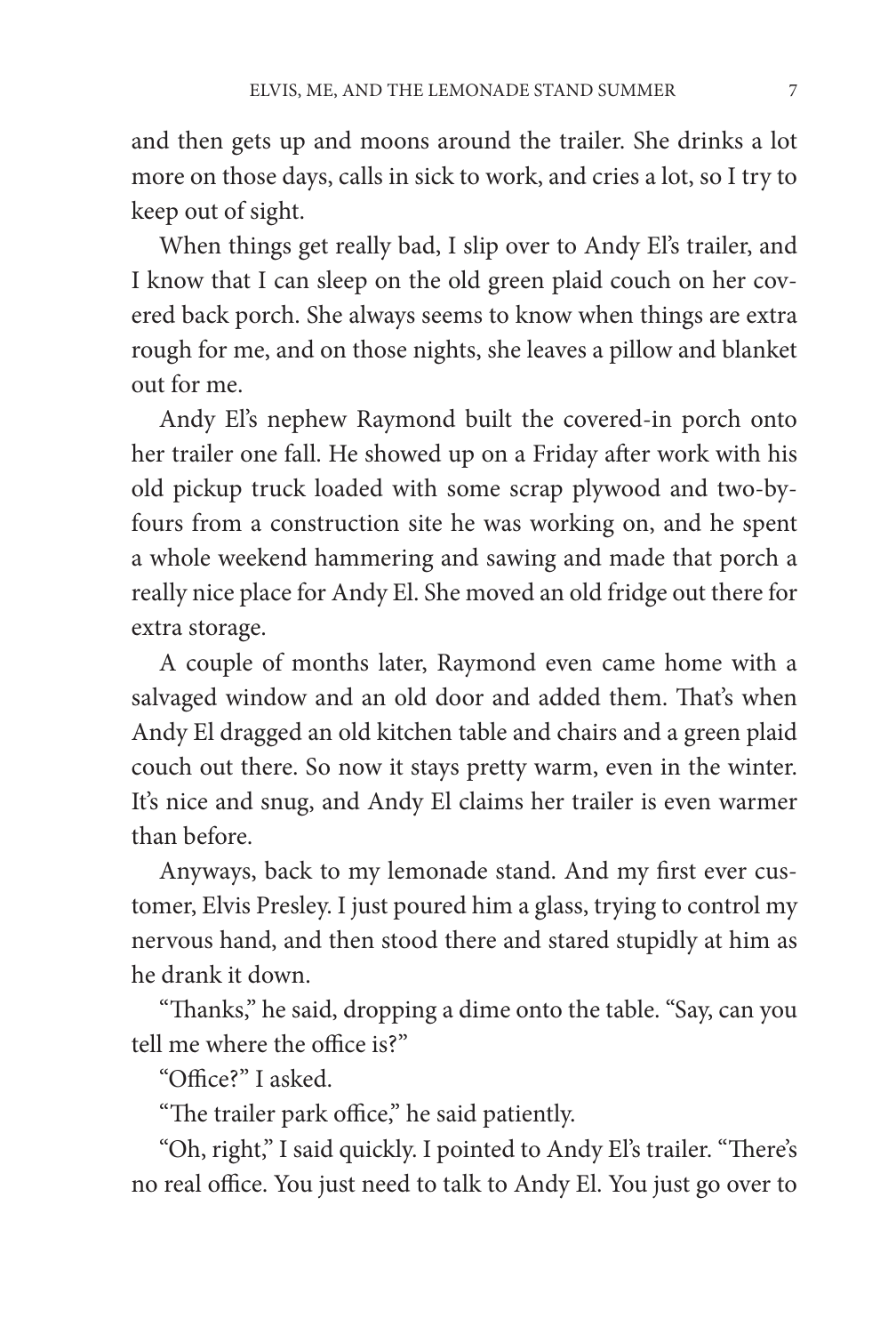that blue and white trailer over there and knock on the door. Andy El's in the kitchen, or out in the yard doing some laundry, so just give a knock and then yell if she doesn't come right away."

He smiled at me, put the glass on the table, and said, I kid you not, "Thank you. Thank you very much."

He got back in that gold Sun Bug and drove over the bouncy ground to Andy El's. I just sat there, kind of stunned, and watched as he got out, knocked on the trailer door, and then chatted with Andy El. She handed him a set of keys and gestured to me to come over.

I left the stand and headed over to them, and she asked me to show Elvis the way to the empty green and white trailer with the "For Rent" sign in the little window beside the door.

"This way," I said, and pointed to the trailer. It's all I could choke out. I mean, this was Elvis. Just what do you say to the King of Rock and Roll?

He followed me in his Sun Bug, bumping slowly over the rough ground.

I stood and gaped as he parked, got out and unlocked the trailer door, and started to unload his belongings from the car. I watched, mesmerized, as he unloaded two suitcases and a guitar case and took them into the trailer. Then he came back for three garment bags, carefully unhooking them from the hook behind the driver's seat. One was a clear plastic dry-cleaning bag, and inside was a white jumpsuit with a large high collar and wide bell-bottoms. It was covered in sequins and looked just like an outfit Elvis Presley would have worn.

He draped it over his arm, and before he stepped inside the trailer, he turned to me, smiled, and said again, "Well, thank you. Thank you very much," and then closed the door.

I stumbled back to the stand and sat down in stunned silence,